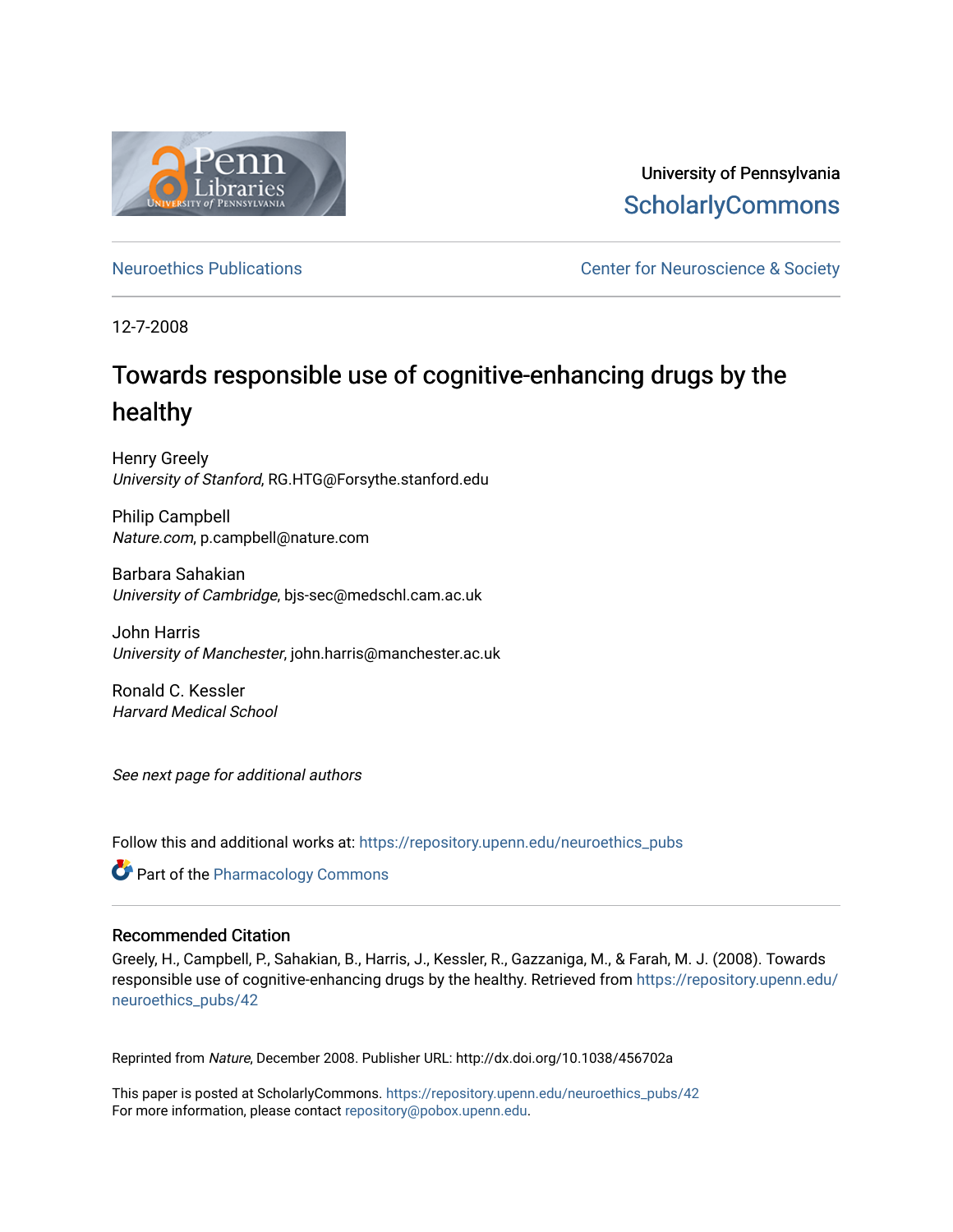# Towards responsible use of cognitive-enhancing drugs by the healthy

## Abstract

In this article, we propose actions that will help society accept the benefits of enhancement, given appropriate research and evolved regulation. Prescription drugs are regulated as such not for their enhancing properties but primarily for considerations of safety and potential abuse. Still, cognitive enhancement has much to offer individuals and society, and a proper societal response will involve making enhancements available while managing their risks.

# Keywords

cognitive neuroscience, enhancement, neuroethics

## **Disciplines**

Pharmacology

## **Comments**

Reprinted from Nature, December 2008. Publisher URL: http://dx.doi.org/10.1038/456702a

# Author(s)

Henry Greely, Philip Campbell, Barbara Sahakian, John Harris, Ronald C. Kessler, Michael Gazzaniga, and Martha J. Farah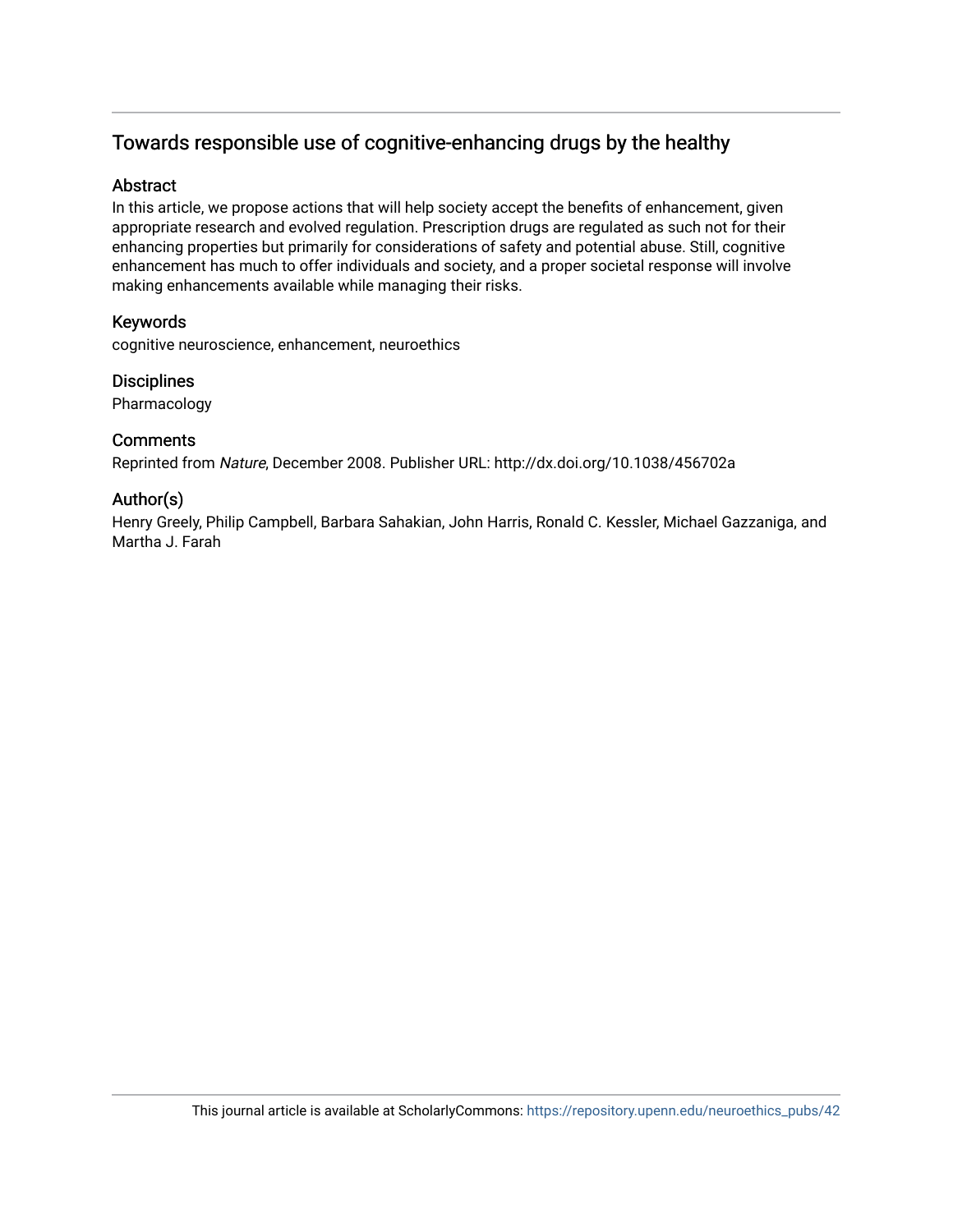# COMMENTARY

nature

# Towards responsible use of cognitiveenhancing drugs by the healthy

Society must respond to the growing demand for cognitive enhancement. That response must start by rejecting the idea that 'enhancement' is a dirty word, argue **Henry Greely and colleagues**.

'oday, on university campuses around the world, students are striking deals to buy and sell prescription drugs such as Adderall and Ritalin — not to get high, but to get higher grades, to provide an edge over their fellow students or to increase in some measurable way their capacity for learning. These transactions are crimes in the United States, punishable by prison.

Many people see such penalties as appropriate, and consider the use of such drugs to be cheating, unnatural or dangerous. Yet one survey<sup>1</sup> estimated that almost 7% of students in US universities have used prescription stimulants in this way, and that on some campuses, up to 25% of students had used them in the past year. These students are early adopters of a trend that is likely to grow, and indications suggest that they're not alone<sup>2</sup>.

In this article, we propose actions that will help society accept the benefits of enhancement, given appropriate research and evolved regulation. Prescription drugs are regulated as such not for their enhancing properties but primarily for considerations of safety and potential abuse. Still, cognitive enhancement has much to offer individuals and society, and a proper societal response will involve making enhancements available while managing their risks.

### **Paths to enhancement**

Many of the medications used to treat psychiatric and neurological conditions also improve the performance of the healthy. The drugs most commonly used for cognitive enhancement at present are stimulants, namely Ritalin (methyphenidate) and Adderall (mixed amphetamine salts), and are prescribed mainly for the treatment of attention deficit hyperactivity disorder (ADHD). Because of their effects on the catecholamine system, these drugs increase executive functions in patients and most healthy normal people, improving their abilities to focus their attention, manipulate information in working memory and flexibly control their responses<sup>3</sup>. These drugs are widely used therapeutically. With rates of ADHD in the range of 4–7% among US college students using DSM criteria<sup>4</sup>, and stimulant medication the standard therapy, there are plenty of these drugs on



campus to divert to enhancement use.

A newer drug, modafinil (Provigil), has also shown enhancement potential. Modafinil is approved for the treatment of fatigue caused by narcolepsy, sleep apnoea and shift-work sleep disorder. It is currently prescribed off label for a wide range of neuropsychiatric and other medical conditions involving fatigue<sup>5</sup> as well as for healthy people who need to stay alert and awake when sleep deprived, such as physicians on night call<sup>6</sup>. In addition, laboratory studies have shown that modafinil enhances aspects of executive function in rested healthy adults, particularly inhibitory control<sup>7</sup>. Unlike Adderall and Ritalin, however, modafinil prescriptions are not common, and the drug is consequently rare on the college black market. But anecdotal evidence and a readers' survey both suggest that adults sometimes obtain modafinil from their physicians or online for enhancement purposes<sup>2</sup>.

A modest degree of memory enhancement is possible with the ADHD medications just mentioned as well as with medications developed for the treatment of Alzheimer's disease such as Aricept (donepezil), which raise levels of acetylcholine in the brain<sup>8</sup>. Several other compounds with different pharmacological actions are in early clinical trials, having shown positive effects on memory in healthy research subjects (see, for example, ref. 9). It is too early to know whether any of these new drugs will

be proven safe and effective, but if one is it will surely be sought by healthy middle-aged and elderly people contending with normal agerelated memory decline, as well as by people of all ages preparing for academic or licensure examinations.

### **Favouring innovation**

Human ingenuity has given us means of enhancing our brains through inventions such as written language, printing and the Internet. Most authors of this Commentary are teachers and strive to enhance the minds of their students, both by adding substantive information and by showing them new and better ways to process that information. And we are all aware of the abilities to enhance our brains with adequate exercise, nutrition and sleep. The drugs just reviewed, along with newer technologies such as brain stimulation and prosthetic brain chips, should be viewed in the same general category as education, good health habits, and information technology — ways that our uniquely innovative species tries to improve itself.

Of course, no two enhancements are equivalent in every way, and some of the differences have moral relevance. For example, the benefits of education require some effort at selfimprovement whereas the benefits of sleep do not. Enhancing by nutrition involves changing what we ingest and is therefore invasive in a way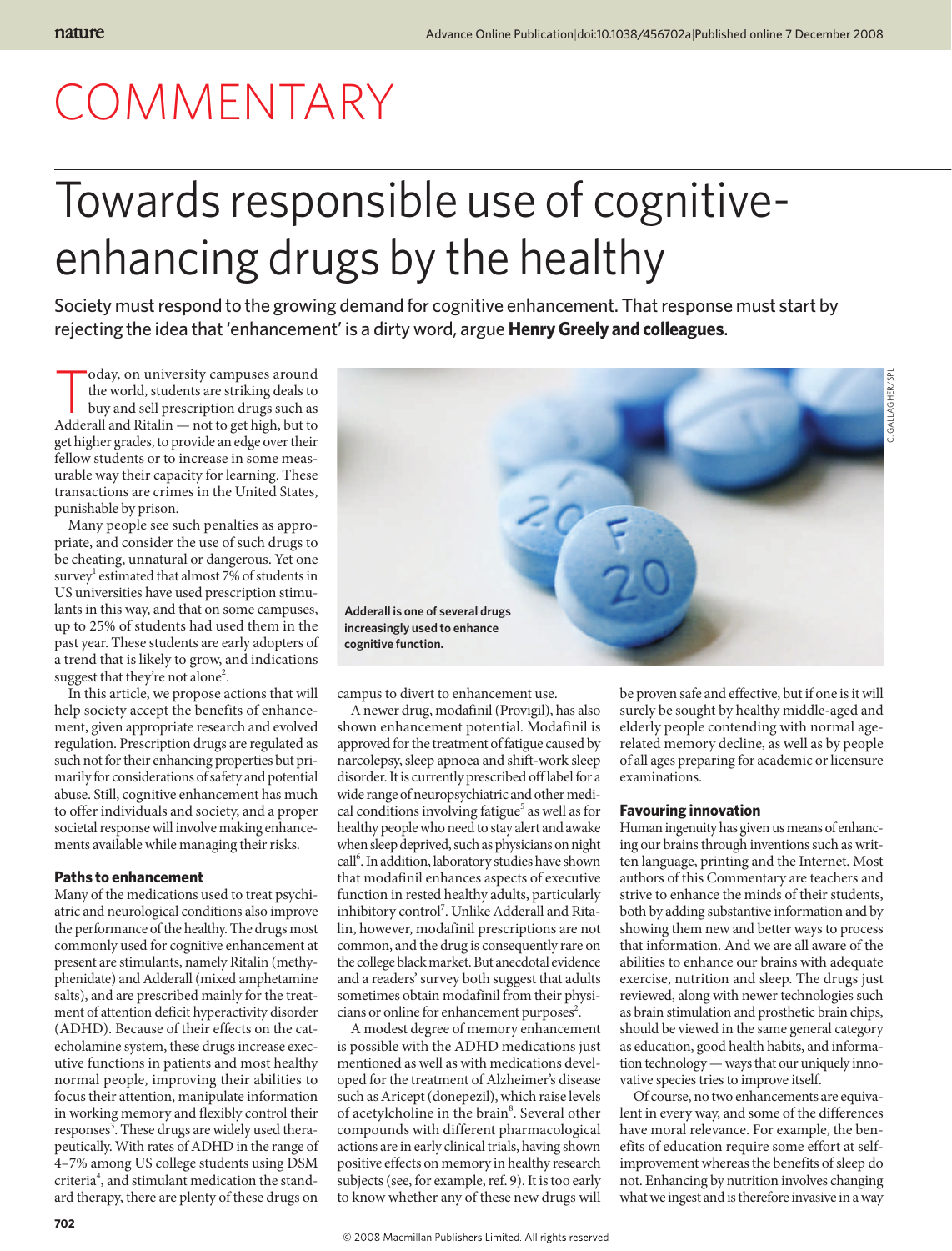that reading is not. The opportunity to benefit from Internet access is less equitably distributed than the opportunity to benefit from exercise. Cognitive-enhancing drugs require relatively little effort, are invasive and for the time being are not equitably distributed, but none of these provides reasonable grounds for prohibition. Drugs may seem distinctive among enhancements in that they bring about their effects by altering brain function, but in reality so does any intervention that enhances cognition. Recent research has identified beneficial neural changes engendered by exercise<sup>10</sup>, nutrition<sup>11</sup> and sleep<sup>12</sup>, as well as instruction<sup>13</sup> and reading<sup>14</sup>. In short, cognitive-enhancing drugs seem morally equivalent to other, more familiar, enhancements.

Many people have doubts about the moral status of enhancement drugs for reasons ranging from the pragmatic to the philosophical, including concerns about short-circuiting personal agency and undermining the value of human effort<sup>15</sup>. Kass<sup>16</sup>, for example, has written of the subtle but, in his view, important differences between human enhancement through biotechnology and through more traditional means. Such arguments have been persuasively rejected (for example, ref. 17). Three arguments against the use of cognitive enhancement by the healthy quickly bubble to the surface in most discussions: that it is cheating, that it is unnatural and that it amounts to drug abuse.

In the context of sports, pharmacological

**"We should welcome new methods of improving our brain** 

**function."**

performance enhancement is indeed cheating. But, of course, it is cheating because it is against the rules. Any good set of rules would need to distinguish today's allowed cognitive enhancements, from private

tutors to double espressos, from the newer methods, if they are to be banned.

As for an appeal to the 'natural', the lives of almost all living humans are deeply unnatural; our homes, our clothes and our food — to say nothing of the medical care we enjoy — bear little relation to our species' 'natural' state. Given the many cognitive-enhancing tools we accept already, from writing to laptop computers, why draw the line here and say, thus far but no further?

As for enhancers' status as drugs, drug abuse is a major social ill, and both medicinal and recreational drugs are regulated because of possible harms to the individual and society. But drugs are regulated on a scale that subjectively judges the potential for harm from the very dangerous (heroin) to the relatively harmless (caffeine). Given such regulation, the mere fact that cognitive enhancers are drugs is no reason to outlaw them.

*Based on our considerations, we call for a* 

*presumption that mentally competent adults should be able to engage in cognitive enhancement using drugs.*

### **Substantive concerns and policy goals**

All technologies have risks as well as benefits. Although we reject the arguments against enhancement just reviewed, we recognize at least three substantive ethical concerns.

The first concern is safety. Cognitive enhancements affect the most complex and important human organ, and the risk of unintended side effects is therefore both high and consequential. Although regulations governing medicinal drugs ensure that they are safe and effective for their therapeutic indications, there is no equivalent vetting for unregulated 'off label' uses, including enhancement uses. Furthermore, acceptable safety in this context depends on the potential benefit. For example, a drug that restored good cognitive functioning to people with severe dementia but caused serious adverse medical events might be deemed safe enough to prescribe, but these risks would be unacceptable for healthy individuals seeking enhancement.

Enhancement in children raises additional issues related to the long-term effects on the developing brain. Moreover, the possibility of raising cognitive abilities beyond their species-typical upper bound may engender new classes of side effects. Persistence of unwanted recollections, for example, has clearly negative effects on the psyche $18$ .

An evidence-based approach is required to evaluate the risks and benefits of cognitive enhancement. At a mini-

mum, an adequate policy

should include mechanisms for the assessment of both risks and benefits for enhancement uses of drugs and devices, with special attention to long-term effects on development and to the possibility of new types of side effects unique to enhancement. But such considerations should not lead to an insistence on higher thresholds than those applied to medications.

#### *We call for an evidence-based approach to the evaluation of the risks and benefits of cognitive enhancement.*

The second concern is freedom, specifically freedom from coercion to enhance. Forcible medication is generally reserved for rare cases in which individuals are deemed threats to themselves or others. In contrast, cognitive enhancement in the form of education is required for almost all children at some substantial cost to their liberty, and employers are generally free to require employees to have certain educational credentials or to obtain them. Should schools and employers be allowed to require pharmaceutical enhancement as well? And if we answer 'no' to this question, could coercion occur indirectly, by the need to compete with enhanced classmates and colleagues?

Questions of coercion and autonomy are particularly acute for military personnel and for children. Soldiers in the United States and elsewhere have long been offered stimulant medications including amphetamine and modafinil to enhance alertness, and in the United States are legally required to take medications if ordered to for the sake of their modeled to the state of the state of them namely the safety of the individual in question and others who depend on that individual in dangerous situations, one could imagine other occupations for which enhancement might be justifiably required. A hypothetical example is an extremely safe drug that enabled surgeons to save more patients. Would it be wrong to require this drug for risky operations?

Appropriate policy should prohibit coercion except in specific circumstances for specific occupations, justified by substantial gains in safety. It should also discourage indirect coercion. Employers, schools or governments should not generally require the use of cognitive enhancements. If particular enhancements are shown to be sufficiently safe and effective, this position might be revisited for those interventions.

Children once again represent a special case as they cannot make their own decisions. Comparisons between estimates of ADHD prevalence and prescription numbers have led some to suspect that children in certain school districts are taking enhancing drugs at the behest of achievement-oriented parents, or teachers seeking more orderly classrooms<sup>20</sup>. Governments may be willing to let competent adults take certain risks for the sake of enhancement while restricting the ability to take such risky decisions on behalf of children.

The third concern is fairness. Consider an examination that only a certain percentage can pass. It would seem unfair to allow some, but not all, students to use cognitive enhancements, akin to allowing some students taking a maths test to use a calculator while others must go without. (Mitigating such unfairness may raise issues of indirect coercion, as discussed above.) Of course, in some ways, this kind of unfairness already exists. Differences in education, including private tutoring, preparatory courses and other enriching experiences give some students an advantage over others.

Whether the cognitive enhancement is substantially unfair may depend on its availability, and on the nature of its effects. Does it actually improve learning or does it just temporarily boost exam performance? In the latter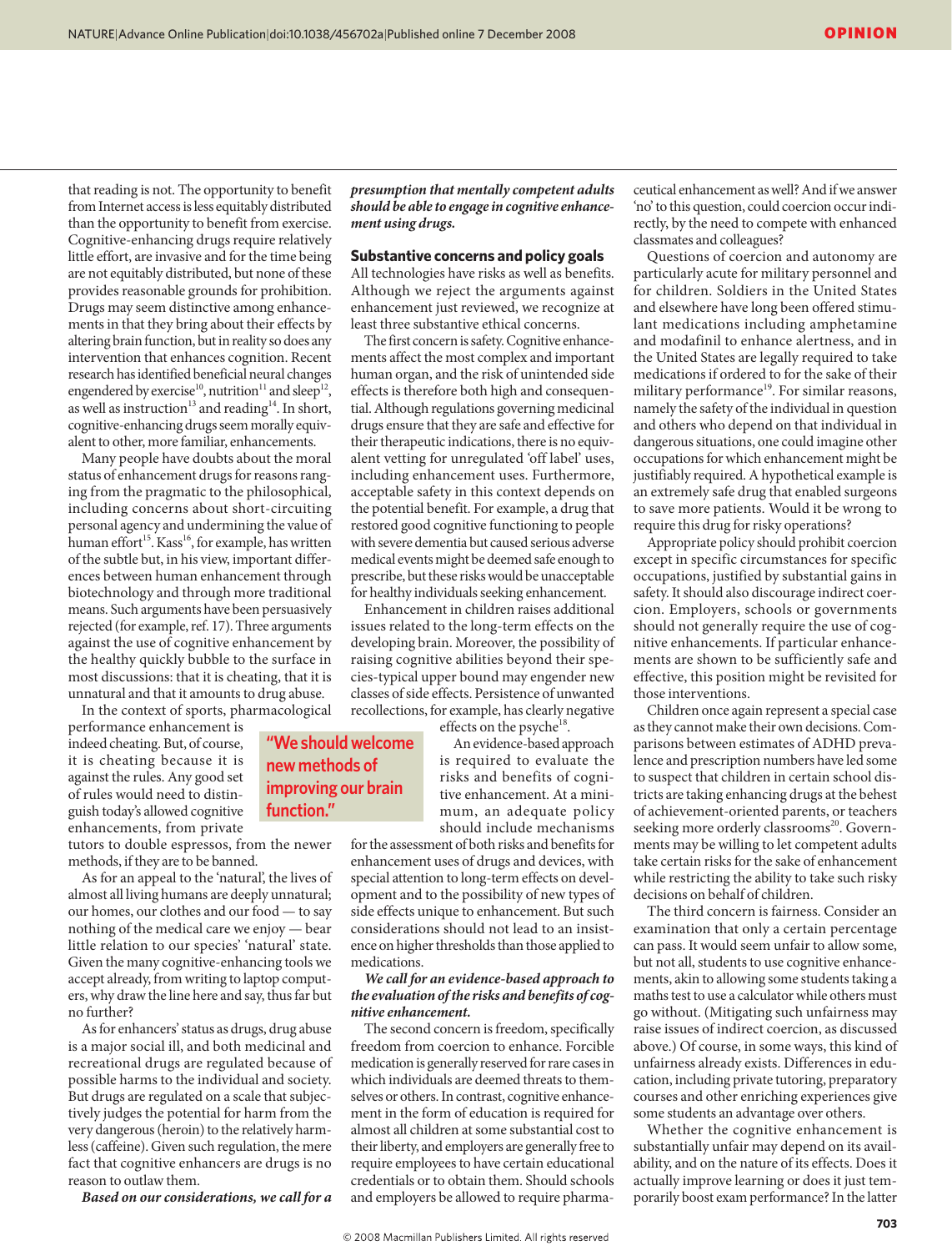case it would prevent a valid measure of the competency of the examinee and would therefore be unfair. But if it were to enhance long-term learning, we may be more willing to accept enhancement. After all, unlike athletic competitions, in many cases cognitive enhancements are not zero-sum games. Cognitive enhancement, unlike enhancement for sports competitions, could lead to substantive improvements in the world.

Fairness in cognitive enhancements has a dimension beyond the individual. If cognitive enhancements are costly, they may become the province of the rich, adding to the educational advantages they already enjoy. One could mitigate this inequity by giving every exam-taker free access to cognitive enhancements, as some schools provide computers during exam week to all students. This would help level the playing field.

Policy governing the use of cognitive enhancement in competitive situations should avoid exacerbating socioeconomic inequalities, and should take into account the validity of enhanced test performance. In developing policy for this purpose, problems of enforcement must also be considered. In spite of stringent regulation, athletes continue to use, and be caught using, banned performance-enhancing drugs.

*We call for enforceable policies concerning the use of cognitive-enhancing drugs to support fairness, protect individuals from coercion and minimize enhancement-related socioeconomic disparities.*

#### **Maximum benefit, minimum harm**

The new methods of cognitive enhancement are 'disruptive technologies' that could have a profound effect on human life in the twenty-first century. A laissez-faire approach to these methods will leave us at the mercy of powerful market forces that are bound to be unleashed by the promise of increased productivity and competitive advantage. The concerns about safety, freedom and fairness, just reviewed, may well seem less important than the attractions of enhancement, for sellers and users alike. **The prescription drug Ritalin is illegally traded among students.**

Motivated by some of the same considerations, Fukuyama<sup>21</sup> has proposed the formation of new laws and regulatory structures to protect against the harms of unrestrained biotechnological enhancement. In contrast, we suggest a policy that is neither laissez-faire nor primarily legislative. We propose to use a variety of scientific, professional, educational and social resources, in addition to legislation, to shape a rational, evidence-based policy informed by a wide array of relevant experts and stakeholders. Specifically, we propose four types of policy mechanism.

The first mechanism is an accelerated programme of research to build a knowledge base concerning the usage, benefits and associated risks of cognitive enhancements. Good policy is based on good information, and there is currently much we do not know about the short- and long-term benefits and risks of the cognitive-enhancement drugs currently being used, and about who is using them and why. For example, what are the patterns of use outside of the United States and outside of college communities? What are the risks of dependence when used for cognitive enhancement? What special risks arise with the enhancement of children's cognition? How big are the effects of currently available enhancers? Do they change 'cognitive style', as well as increasing how quickly and accurately we think? And given that most research so far has focused on simple laboratory tasks, how do they affect cognition in the real world? Do they increase the total knowledge and understanding that students take with them from a course? How do they affect various aspects of occupational performance?

*We call for a programme of research into the use and impacts of cognitive-enhancing drugs by healthy individuals.*

The second mechanism is the participation of relevant professional organizations in formulating guidelines for their members in relation to cognitive enhancement. Many different professions have a role in dispensing, using or working with people who use cognitive enhancers. By creating policy at the level of professional societies, it will be informed by  $\mu$ ve **B**biro the expertise of these professionals, and their commitment to the goals of their profession.

> One group to which this recommendation applies is physicians, particularly in primary care, paediatrics and

psychiatry, who are most likely to be asked for cognitive enhancers. These physicians are sometimes asked to prescribe for enhancement by patients who exaggerate or fabricate symptoms of ADHD, but they also receive frank requests,

as when a patient says "I know I don't meet diagnostic criteria for ADHD, but I sometimes have trouble concentrating and staying organized, and it would help me to have some Ritalin on hand for days when I really need to be on top of things at work." Physicians who view medicine as devoted to healing will view such prescribing as inappropriate, whereas those who view medicine more broadly as helping patients live better or achieve their goals would be open to considering such a request<sup>22</sup>. There is certainly a precedent for this broader view in certain branches of medicine, including plastic surgery, dermatology, sports medicine and fertility medicine.

Because physicians are the gatekeepers to medications discussed here, society looks to them for guidance on the use of these medications and devices, and guidelines from other professional groups will need to take into account the gatekeepers' policies. For this reason, the responsibilities that physicians bear for the consequences of their decisions are particularly sensitive, being effectively decisions for all of us. It would therefore be helpful if physicians as a profession gave serious consideration to the ethics of appropriate prescribing of cognitive enhancers, and consulted widely as to how to strike the balance of limits for patient benefit and protection in a liberal democracy. Examples of such limits in other areas of enhancement medicine include the psychological screening of candidates for cosmetic surgery or tubal ligation, and upper bounds on maternal age or number of embryos transferred in fertility treatments. These examples of limits may not be specified by law, but rather by professional standards.

Other professional groups to which this recommendation applies include educators and human-resource professionals. In different ways, each of these professions has responsibility for fostering and evaluating cognitive performance and for advising individuals who are seeking to improve their performance, and some responsibility also for protecting the interests of those in their charge. In contrast to physicians, these professionals have direct conflicts of interest that must be addressed in whatever guidelines they recommend: liberal use of cognitive enhancers would be expected to encourage classroom order and raise standardized measures of student achievement, both of which are in the interests of schools; it would also be expected to promote workplace productivity, which is in the interests of employers.

Educators, academic admissions officers and credentials evaluators are normally responsible for ensuring the validity and integrity of their examinations, and should be tasked with formulating policies concerning enhancement by test-takers. Laws pertaining to testing accommodations for people with disabilities provide